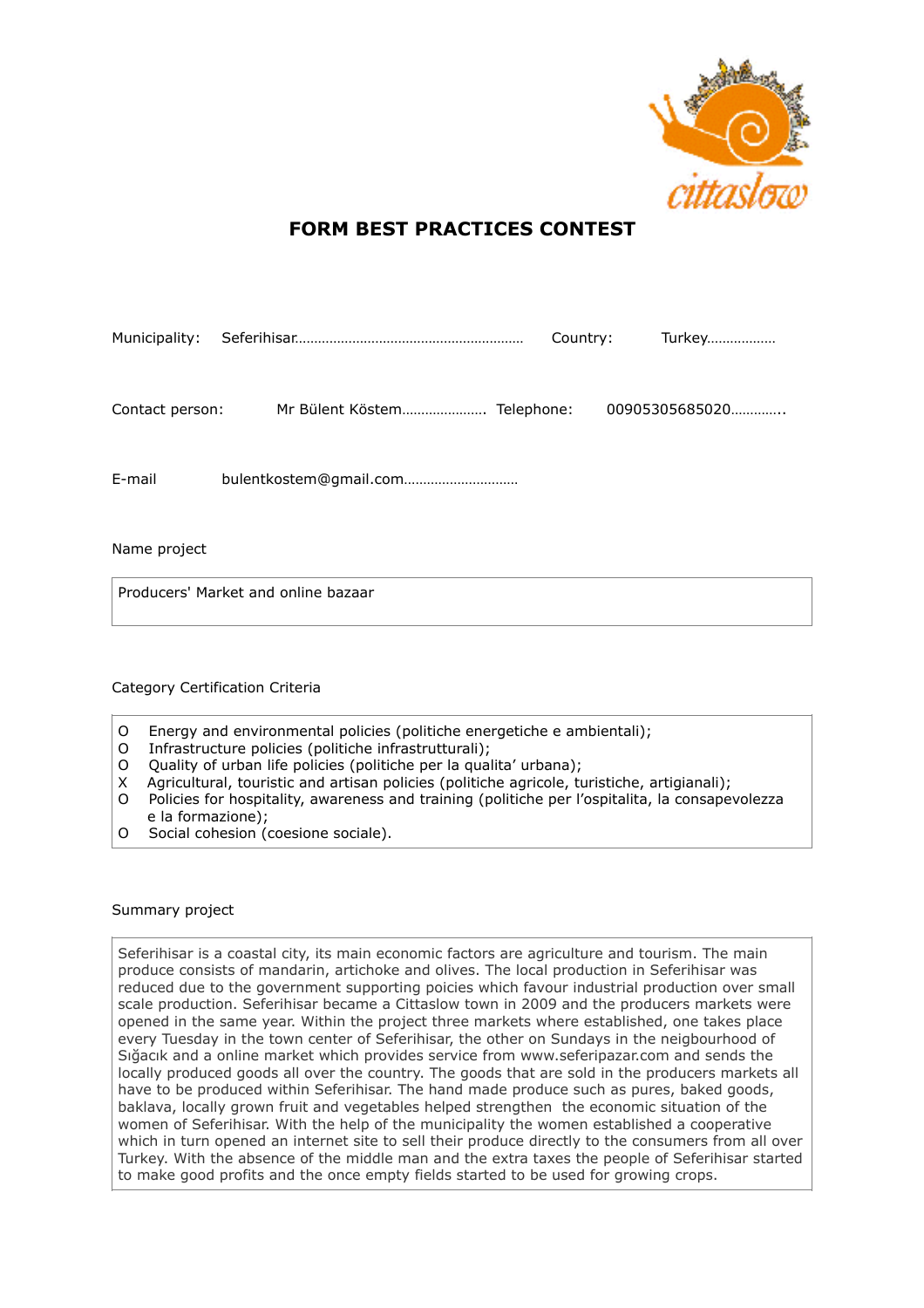

### Goal project

The main aim of the project is to develop local production in Seferihisar. The goals were to help the people of Seferihisar produce goods like they did before, to help them earn money to enable them to support more local production and to widen the market opportunities to enable the sale of the produce. Due to the governmental policies and mediators that took most of the profits, the small scale production in small towns had nearly drawn to a halt. The establishment of the markets and internet site enabled the producers of Seferihisar to sell directly to the consumers without a mediator which meant that they were able to collect the full profit from the sales of their produce.

### Result project

The first market that was established in the town centre started with only 13 producers from the villages in Seferihisar. Presently there are 125 producers that open up stands in the market. The market that was established in the neighbourhood of Sığacık started with 75 producers now has over 300 producers whith more than 200 of the producers being women. The web site, www.seferipazar.com, that was set up now sells over 160 products of Seferihisar with dozens of producers profiting directly from the sales.

Finance (costs and benefits)

The costs of the establishment of the markets consisted of the printing of informative brochures, sign posts and the mesh bags that are given out to the producers periodically. The web site was designed and created by the IT branch in the municipality and was handed over to the cooperation who now runs the site. The total cost of the establishment of all the markets was around 5.000 Euros.

Staff (time use and saving)

The opening and running of the markets is under the control of the municipality. There is 1 full time worker and four extra personnel that work in the Sunday market to control the producers are only selling produce from Seferihisar. There was only one personnel assigned to the making of the web site and it was then handed over to the Cooperative. The cooperative has also assigned one person who is in charge of the website.

Additional information (if necessarily)